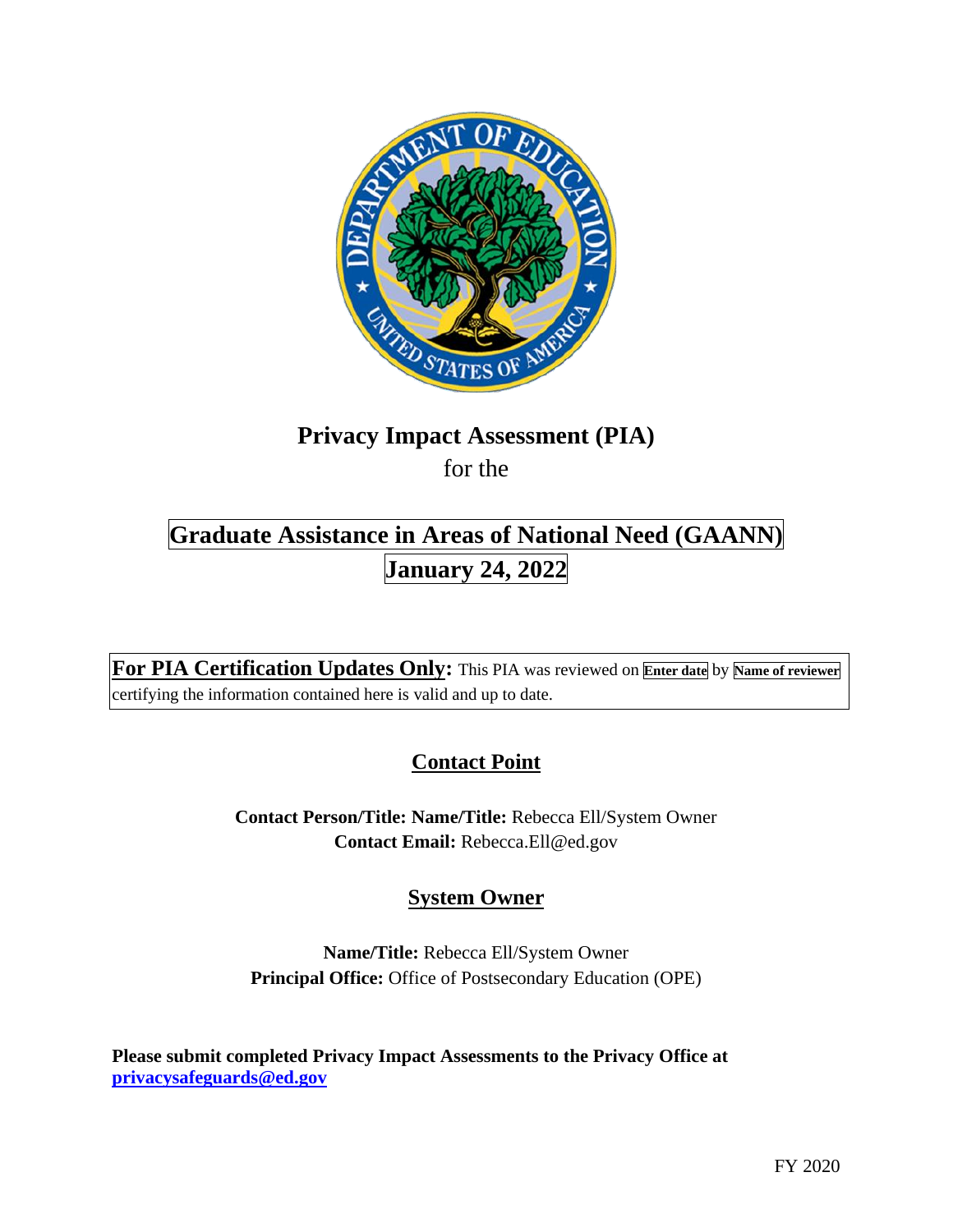*Please complete this Privacy Impact Assessment (PIA) on how personally identifiable information (PII) is collected, stored, protected, shared, and managed electronically by your system. You may wish to consult with your ISSO in completing this document. If a question does not apply to your system, please answer with N/A.* 

#### **1. Introduction**

**1.1.** Describe the system including the name, acronym, and a brief description of the program or purpose for the system.

The Graduate Assistance in Areas of National Need (GAANN) program awards fellowships through academic institutions of higher education to assist graduate students with excellent academic records who demonstrate financial need and plan to pursue the highest degree available in their course of study at the institution in a field designated as an area of national need.

GAANN is a web-based data management application that supports the collection and processing of performance data required by the U.S. Department of Education (Department) Office of Postsecondary Education (OPE). Information collected from grantee institutions includes fellows' individual student records. Each funded institution is responsible for identifying and selecting participants in the program.

The Annual Performance Report (APR) and the Final Performance Report (FPR) are generated from GAANN's data and analysis for reporting purposes. The APR is completed at the end of each funded year to determine successful performance of the institution. The FPR is conducted at the end of the grant, allowing the institution to show overall performance during the entire grant funding period. Institutions are provided detailed instructions on the process for accessing and completing both reports. Once the Project Director is ready to submit the report, they must include the following: grant number (PR Number) and the Project Director's name and email address to register for an account. Once registered, they will be able to proceed with the data collection.

The GAANN APR and FPR collect data (listed below) needed to report to the Department's budget services to show progress by cohort for that period. A cohort is the group of institutions approved for GAANN funding during the current award cycle. The information collected is tied directly to certain Government Performance and Results Act (GPRA) measures. The following measures will be used by the Department in assessing the performance of the GAANN program and for Department reporting:

• Graduate school completion: the percentage of GAANN fellows completing the terminal degree in the designated areas of national need.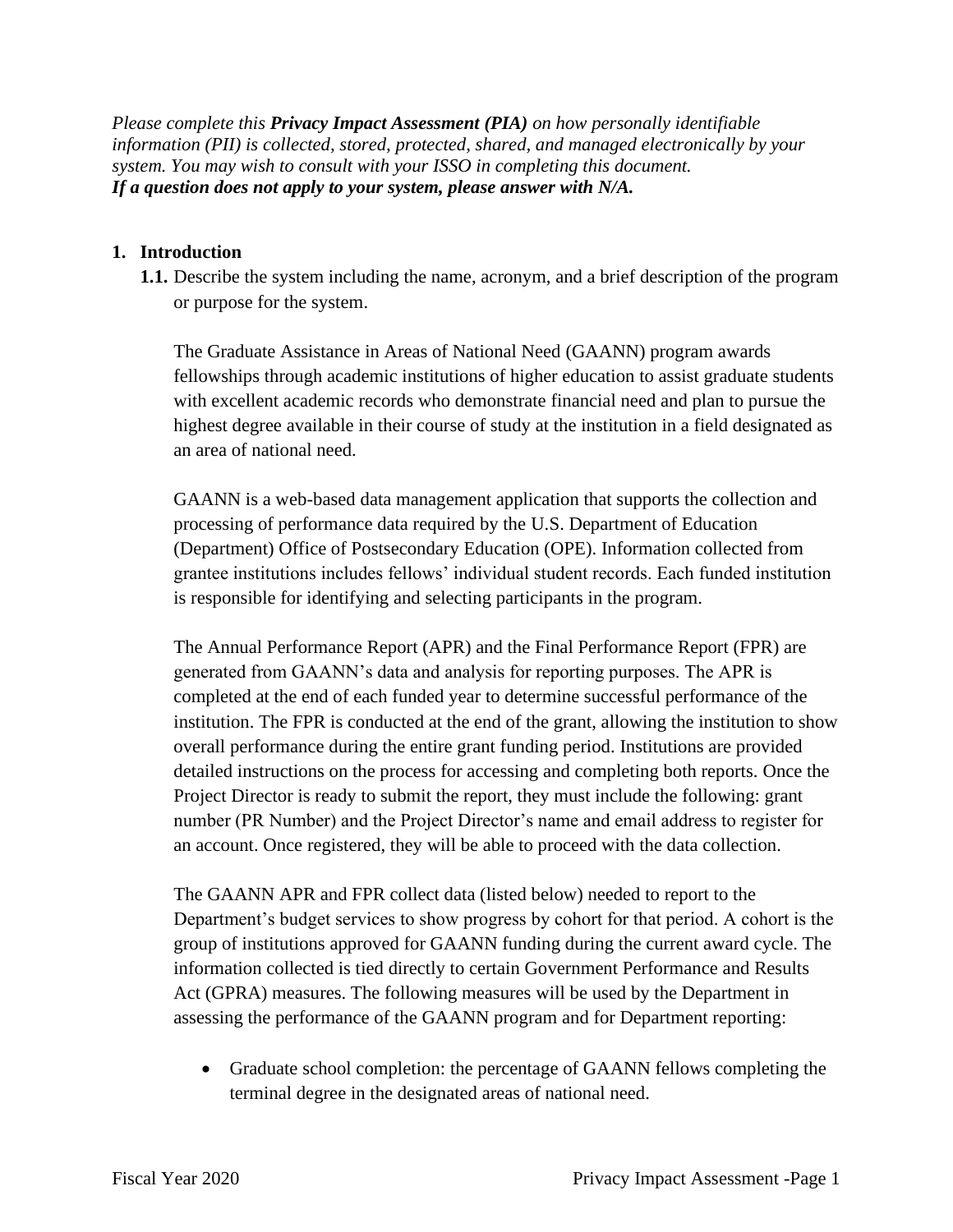- Time to completion: the median time to completion of master's and doctoral degrees for GAANN students.
- Employment: the percentage of GAANN fellows who have placements in faculty or professional positions in the area of their studies within one year of completing the degree.
- **1.2.** Describe the purpose for which the personally identifiable information  $(PII)^{1}$  is collected, used, maintained or shared.

This system captures long- and short-term performance data that monitor the funds allocated to recipient institutions and track the time-to-degree completion and graduation rates of GAANN fellows. System data include individual student data, financial data, graduation rate data, and employment data of all GAANN fellows.

This system contains records on individuals who apply for fellowships and receive admission to a GAANN project. This system contains information including the individual's name, gender, ethnicity, field of study, source of student's GAANN Fellowship (Federal or institutional matching), amount of stipend per year of student's GAANN Fellowship, amount of institutional contribution to tuition per year of student's GAANN Fellowship, amount of support the student received after the GAANN Fellowship (optional), year and term the student entered institution's graduate program, current education status, current employment status, cost of attendance, tuition and fees (if included in financial need), and expected family contribution. The system also collects Project Director information such as name, department, email, phone, and address information.

**1.3.** Is this a new system, or one that is currently in operation?

#### Currently Operating System

**1.4.** Is this PIA new, or is it updating a previous version?

### Updated PIA

This PIA is being updated as part of the regular biennial review process.

**1.5.** Is the system operated by the agency or by a contractor?

 $1$  The term "personally identifiable information" refers to information which can be used to distinguish or trace an individual's identity, such as their name, social security number, biometric records, etc. alone, or when combined with other personal or identifying information which is linked or linkable to a specific individual, such as date and place of birth, mother's maiden name, etc. OMB Circular A-130, page 33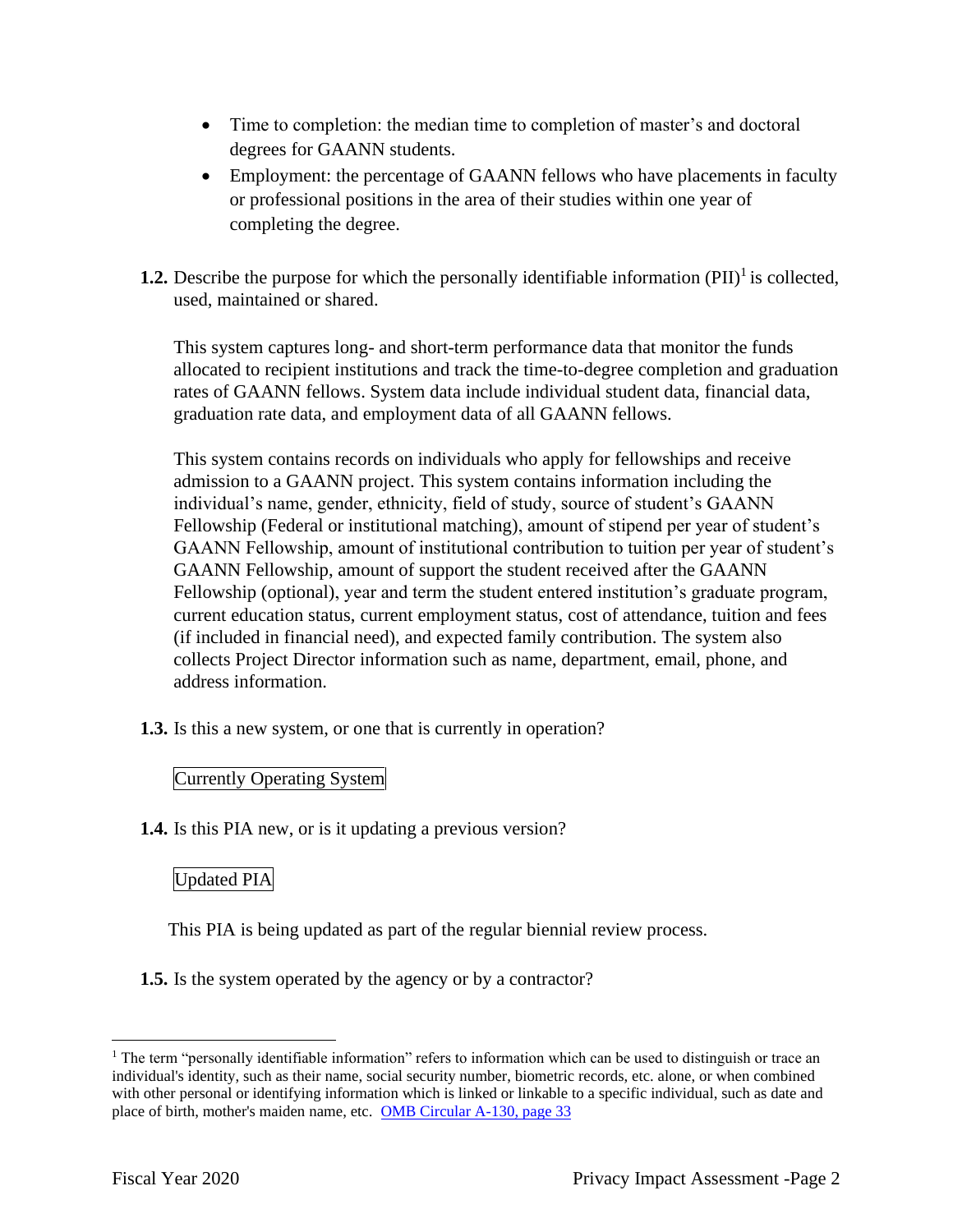#### Contractor

- **1.5.1.** If the system is operated by a contractor, does the contract or other acquisitionrelated documents include privacy requirements?
	- $\Box$  N/A Yes

### **2. Legal Authorities and Other Requirements**  *If you are unsure of your legal authority, please contact your program attorney.*

**2.1.** What specific legal authorities and/or agreements permit and regulate the collection and use of data by the system? Please include name and citation of the authority.

The information is collected under the authority of Title VII, Part A, Subpart 2, Section 711 of the Higher Education Act of 1965, as amended; the program regulations in 34 CFR 648; and the Education Department General Administrative Regulations (EDGAR) in 34 CFR 74.51. Further, the performance report form lends itself to the collection of quantifiable data needed to respond to the requirements of the GPRA. Grantees are required to provide the data requested in order to obtain or retain grant funding according to 20 U.S.C. 1135, 34 CFR Section 648.66.

#### **SORN**

**2.2.** Is the information in this system retrieved by an individual's name or personal identifier such as a Social Security Number or other identification?

No

**2.2.1.** If the above answer is **YES,** this system will need to be covered by Privacy Act System of Records Notice(s)  $(SORN(s))$ .<sup>2</sup> Please provide the SORN name, number, Federal Register citation and link, or indicate that a SORN is in progress.

 $\overline{M}$  N/A

Click here to enter text.

**2.2.2.** If the above answer is **NO**, explain why a SORN was not necessary. For example, the information is not retrieved by an identifier, the information is not

 $2$  A System of Records Notice (SORN) is a formal notice to the public that identifies the purpose for which PII is collected, from whom and what type of PII is collected, how the PII is shared externally (routine uses), and how to access and correct any PII maintained by ED. https://connected.ed.gov/om/Documents/SORN-Process.pdf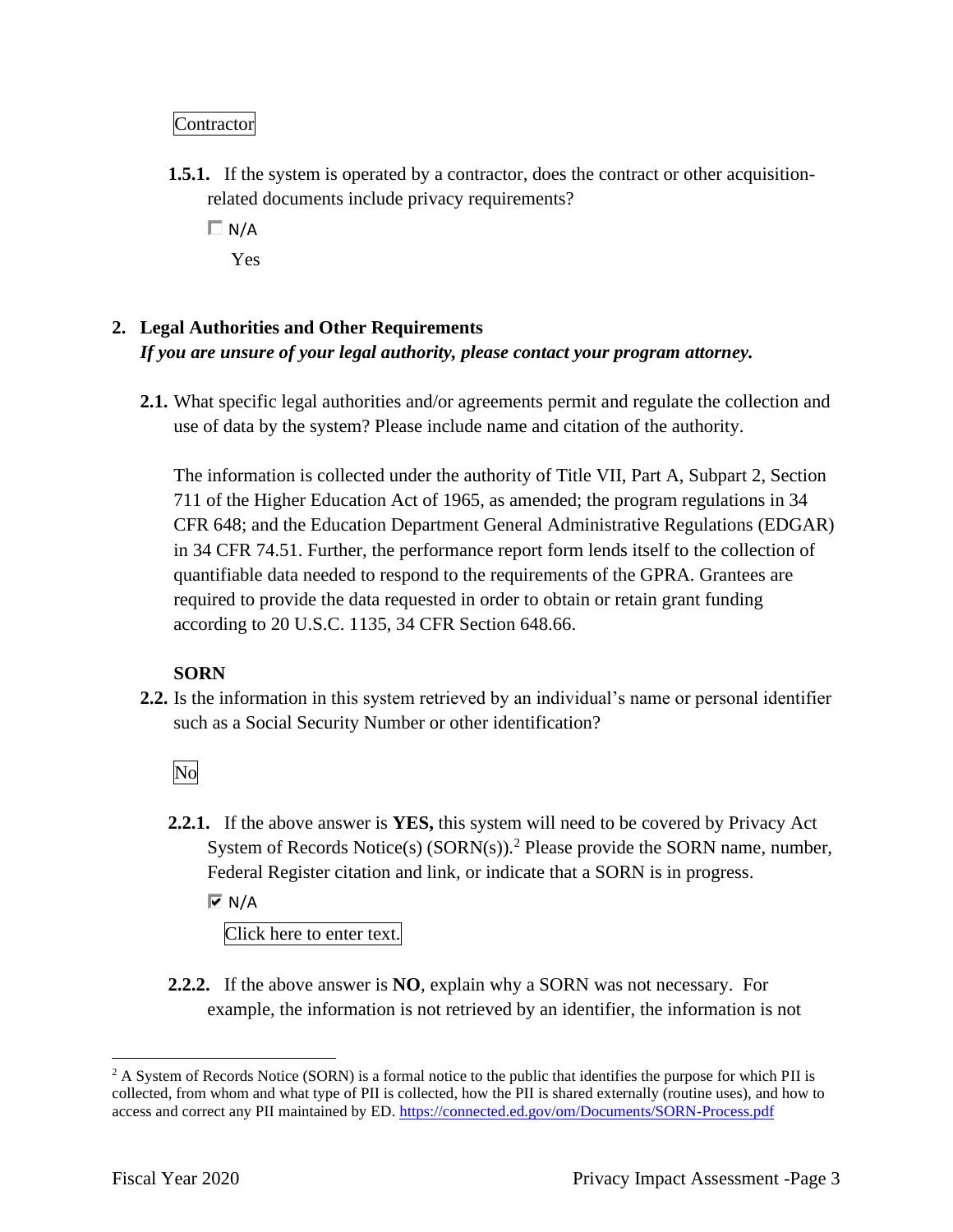Department, etc. maintained in a system of records, or the information is not maintained by the

 $\Box$  N/A

Information is retrieved by the grant's PR Number, which is a unique identifier assigned to every grant. The identifier contains a code that identifies the program under which the grant was awarded along with a number that tracks back to the original grant application. The PR Number does not directly identify the institution or any individuals associated with the institution.

#### **Records Management**

**If you do not know your records schedule, please consult with your records liaison or send an email to [RMHelp@ed.gov](mailto:RMHelp@ed.gov)** 

**2.3.** What is the records retention schedule approved by National Archives and Records Administration (NARA) for the records contained in this system? Please provide all relevant NARA schedule numbers and disposition instructions.

The records disposition schedule is ED 254 (NARA Disposition Authority: N1-441-11- 001): Grant Administration and Management Files. Disposition: Records on successful applications are destroyed five years after the final payment from the Department to the institution or after completion of audit-related activities or litigation, whichever is later.

The schedule can be located here: <https://www.archives.gov/files/records>mgmt/rcs/schedules/departments/department-of-education/rg-0441/n1-441-11- 001\_sf115.pdf

**2.4.** Is the PII contained in this system disposed of appropriately, and in accordance with the timelines in the records disposition schedule?

Yes

#### **3. Characterization and Use of Information**

#### **Collection**

**3.1.** List the specific PII elements (e.g., name, email, address, phone number, date of birth, Social Security, etc.) that the system collects, uses, disseminates, or maintains.

The system contains the following GAANN fellow information, provided by the institution: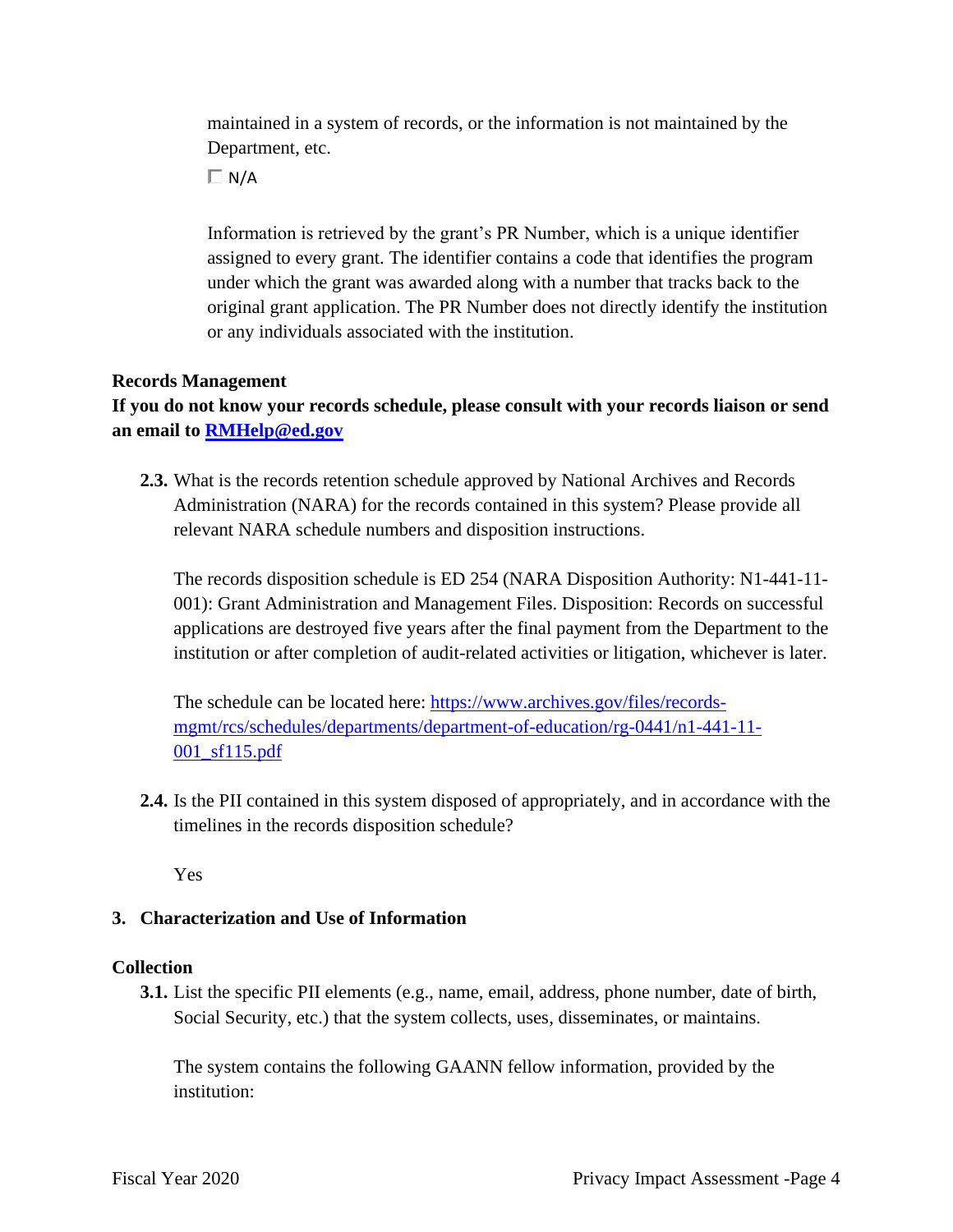- Name
- Gender
- Ethnicity
- Race
- Institution
- Department
- Field of study

Information related to GAANN Fellowship:

- Amount of stipend per year of student's GAANN Fellowship
- Amount of institutional contribution to tuition per year of student's GAANN Fellowship
- Amount of support the student received after the GAANN Fellowship (optional)
- Year and term the student entered institution's graduate program
- Current education status
- Current employment status
- Cost of attendance
- Tuition and fees (if they were included in determination)
- Estimated family contribution

GAANN also collects Project Director information such as name, department, email address, phone number, and address.

**3.2.** Does the system collect only the minimum amount required to achieve the purpose stated in Question 1.2?

#### Yes

GAANN collects only the minimum information necessary. Contact information, such as the individual's name, email address, and phone number, is used to communicate with the grantees. Information such as gender, ethnicity, race, and field of study is collected because GPRA has specific requirements for applicants in fellowship programs such as GAANN.

**3.3.** What are the sources of PII collected (e.g., individual, school, another agency, commercial sources, etc.)?

GAANN collects student information directly from a participant's education institution. The information is provided by Project Directors, not students.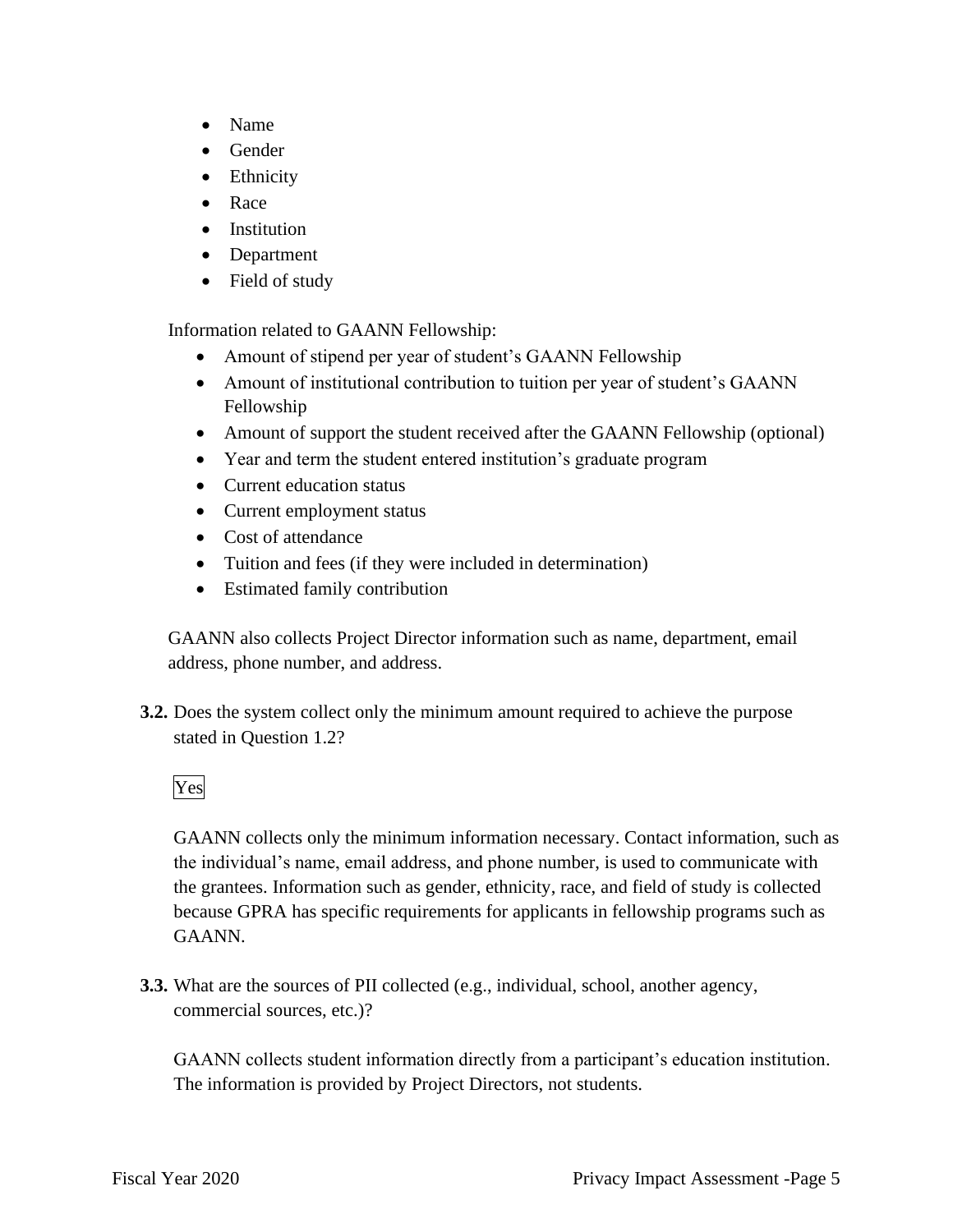**3.4.** How is the PII collected from the stated sources listed in Question 3.3 (e.g., paper form, web page, database, etc.)?

The information is collected online via a Department website. Information contained in this system is obtained from the institutions that the fellows attend. Grantees enter annual and final performance report information in the GAANN system. Information is provided to the program officer by the Project Director at the educational institution and not by the students.

collected?<sup>3</sup> Is there a frequency at which there are continuous checks to ensure the PII **3.5.** How is the PII validated or confirmed to ensure the integrity of the information remains valid and accurate?

The Project Director and certifying official of each institution must certify the accuracy and completeness of all information in the report. Information is collected by the institution and is gathered either from institution senior leadership or the institution financial aid office.

#### **Use**

**3.6.** Describe how the PII is used to achieve the purpose stated in Question 1.2 above.

 performance report data on an annual basis provides the Department with the ability to The Department uses APR and FPR data to: (1) evaluate program accomplishments, (2) demonstrate program effectiveness, and (3) aid in compliance monitoring. Collecting assess each grantee's progress in meeting the program's goals and objectives and to determine compliance with the statute and program regulations. APR and FPR data have also been instrumental in determining whether grantees are entitled to continuation of funding by analyzing financial data submitted by grantees.

**3.7.** Is the system using PII for testing/researching new applications or information systems prior to deployment or for training employees?

No

**3.7.1.** If the above answer is **YES,** what controls are in place to minimize the risk and protect the data?

 $\overline{\triangledown}$  N/A

 $3$  Examples include restricted form filling, account verification, editing and validating information as it's collected, and communication with the individual whose information it is.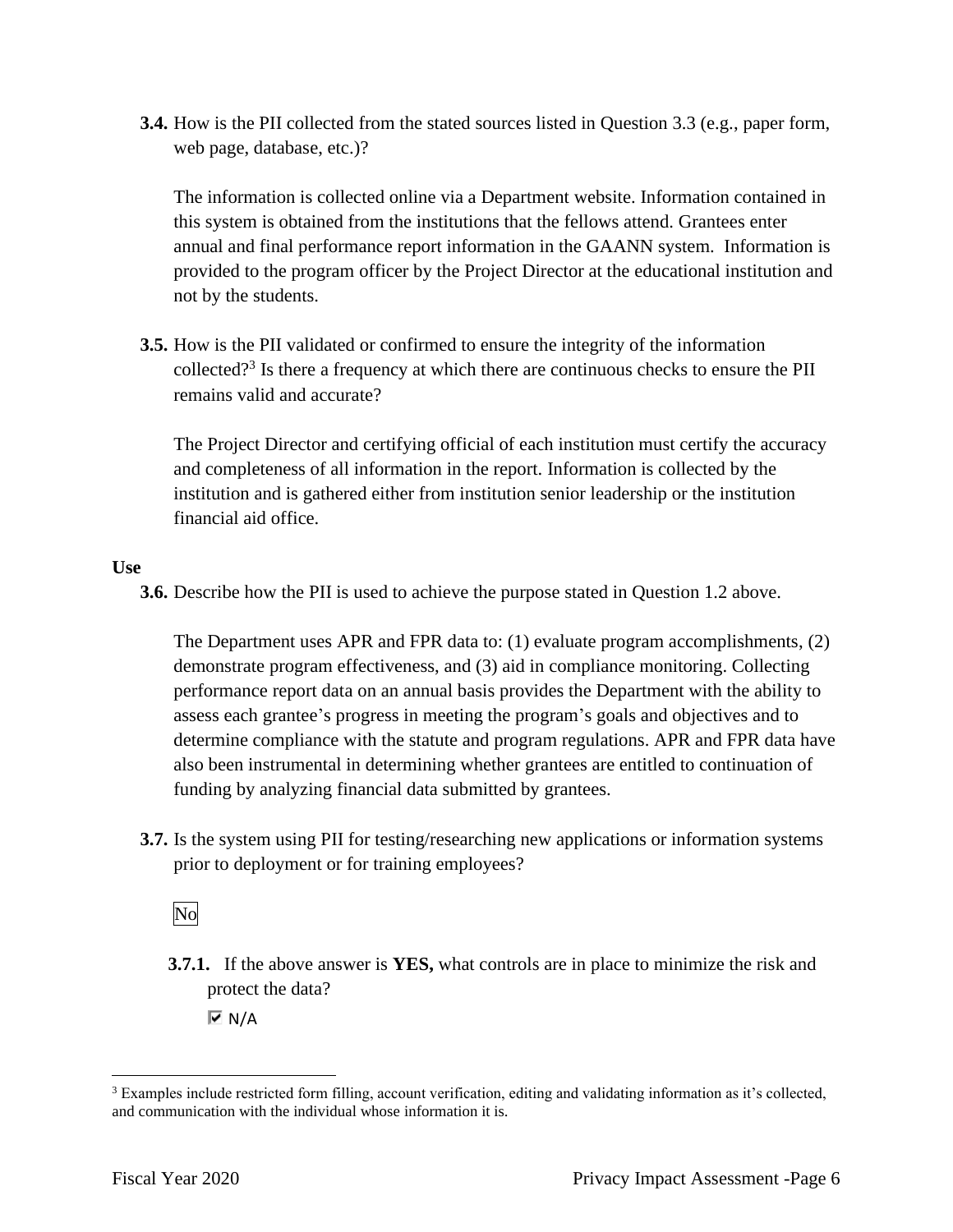#### Click here to enter text.

#### **Social Security Numbers**

*It is the Department's Policy that, in order to collect Social Security Numbers, the System Owner must state the collection is: 1) authorized by law, 2) necessary for an agency purpose, and 3) there is no reasonable alternative.* 

**3.8.** Does the system collect Social Security Numbers? Note that if the system maintains Social Security Numbers but does not explicitly collect them, answer 3.8.1 to address the purpose for maintaining them.

No

**3.8.1.** If the above answer is **YES**, explain the purpose for its collection, and how the SSN will be used.

 $\overline{M}$  N/A

Click here to enter text.

**3.8.2.** Specify any alternatives considered in the collection of SSNs and why the alternatives were not selected.

 $\overline{M}$  N/A Click here to enter text.

#### **4. Notice**

**4.1.** How does the system provide individuals with notice about the collection of PII prior to its collection (e.g., direct notice, such as a Privacy Act Statement (if applicable) or public notice, such as a SORN, PIA,)? If notice is not provided, explain why not.

The GAANN website does not currently have a link to a privacy notice, but one will be added as a link from the home page. The privacy notice is located in section 4.2.

**4.2.** Provide the text of the notice or the link to the webpage where the notice is posted if notice is provided other than by SORN or PIA.

 $\Box N/A$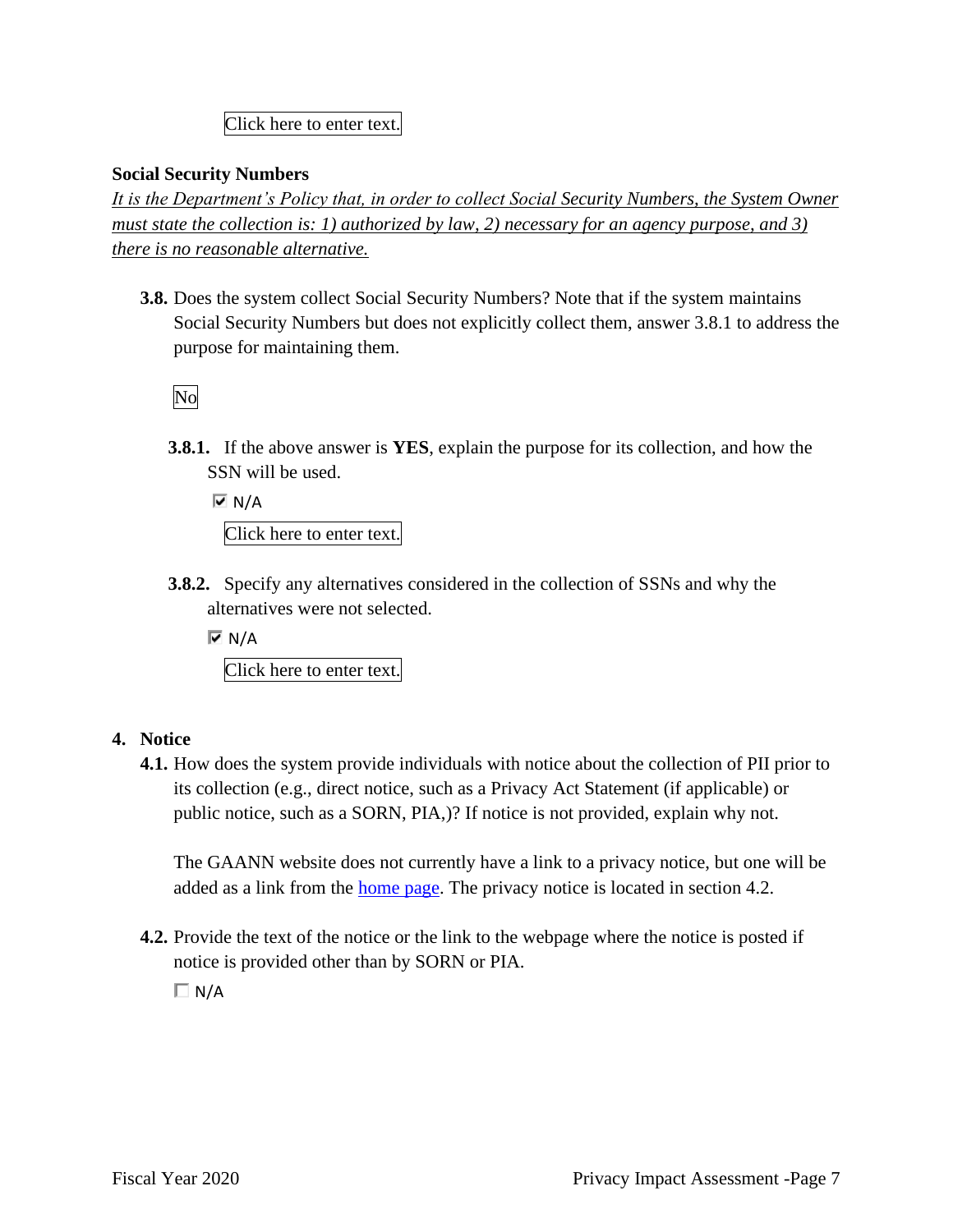**Authorities:** Collection of this information is required under the Education Department General Administrative Regulations (EDGAR) volume 75.590, 75.720, and 75.730-732 and under 2 CFR 200.328 (Monitoring and reporting program performance). Purpose - The primary purpose of the information collected is for use in the performance monitoring of the Department of Education's (the Department's) GAANN program.

#### **Information Collected:**

- **GAANN Fellow**: Name, Gender, Ethnicity, Race, Institution, Race, Department, Field of Study.
- **Information related to GAANN Fellowship**: Amount of stipend per year of student's GAANN Fellowship, amount of institutional contribution to tuition per year of student's GAANN Fellowship, amount of support the student received after the GAANN Fellowship (optional), year and term the student entered institution's graduate program, current education status, current employment status, cost of attendance, tuition and fees (if they were included in determination), estimated family contribution.
- **Information about the Project Director**: name, department, email address, phone number and address.

**Purpose:** This system captures long and short-term performance data that monitor the funds allocated to recipient institutions, tracks the time-to-degree completion, and graduation rates of GAANN fellows.

**Disclosures:** The information will not be disclosed outside of the Office of Postsecondary Education.

**Consequences of Failure to Provide information:** Further funding or other benefits may be withheld under this program unless all required reports are completed and filed as mandated under the U.S. Code of Federal Regulations.

Additional information about this system can be found in the Privacy Impact Assessment.

**4.3.** What opportunities are available for individuals to consent to uses (including new uses of previously collected PII), decline to provide PII, or opt out of the project?

Project Directors submit information to GAANN voluntarily and may decline to report data. However, this may result in termination of funding for the institution if relevant information is not reported.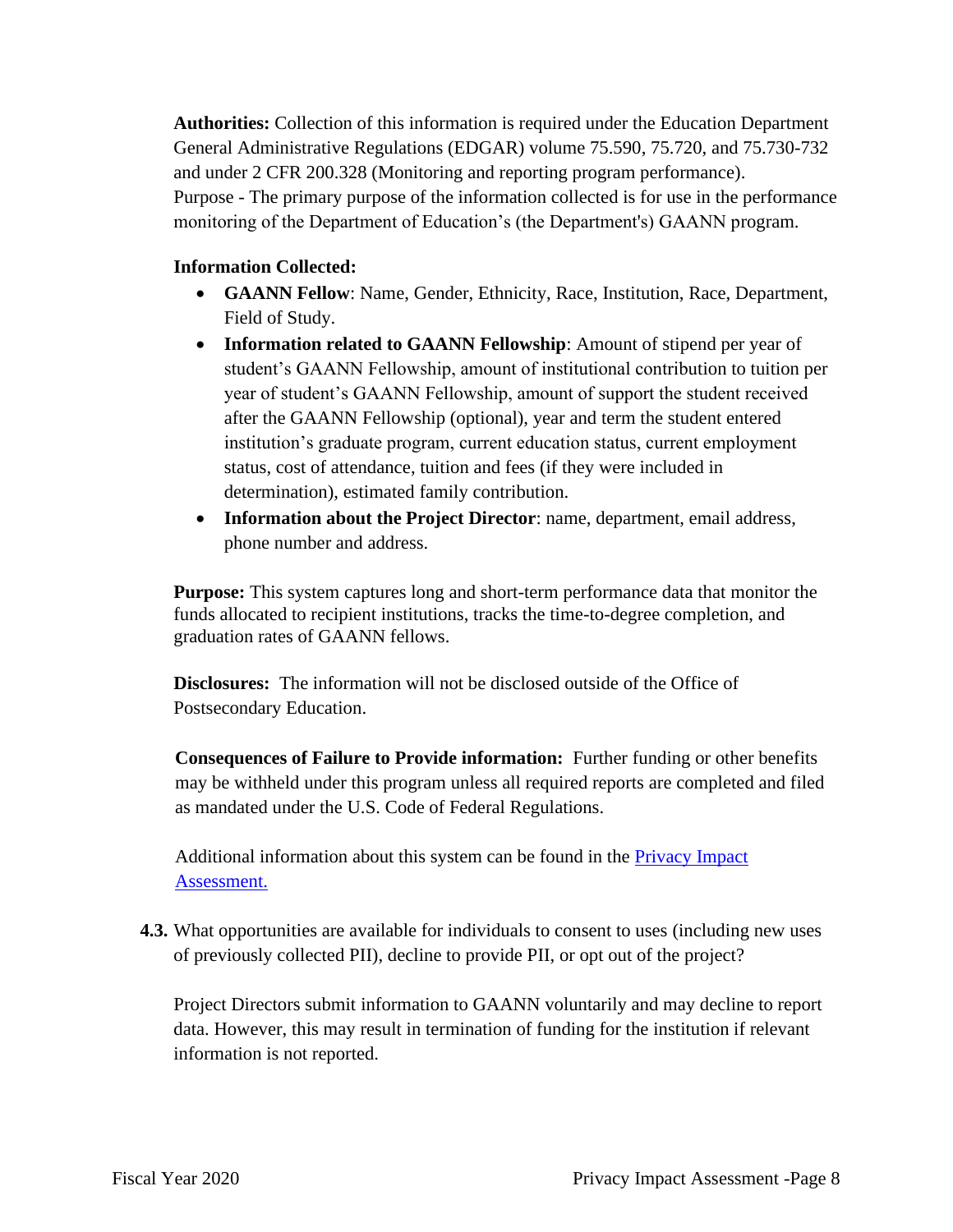**4.4.** Is the notice referenced in Question 4.1 reviewed and revised when there are changes in the practice, policy, or activities that affect the PII and privacy to ensure that individuals are aware of and can consent to, where feasible, these changes?

Yes

#### **5. Information Sharing and Disclosures**

#### **Internal**

**5.1.** Will PII be shared internally with other ED principal offices? If the answer is **NO**, please skip to Question 5.4.

No

**5.2.** What PII will be shared and with whom?

 $\overline{M}$  N/A

Click here to enter text.

**5.3.** What is the purpose for sharing the specified PII with the specified internal organizations?

 $\overline{M}$  N/A

Click here to enter text.

#### **External**

**5.4.** Will the PII contained in the system be shared with external entities (e.g. another agency, school district, the public, etc.)? If the answer is **NO**, please skip to Question 6.1.



**5.5.** What PII will be shared and with whom? List programmatic disclosures only.<sup>4</sup> **Note: If you are sharing Social Security Numbers externally, please specify to whom and for what purpose**.

 $\overline{M}$  N/A

Click here to enter text.

 4 If this information is covered by Privacy Act System of Records Notice (SORN) please list only relevant programmatic disclosures listed under the Routine Uses section.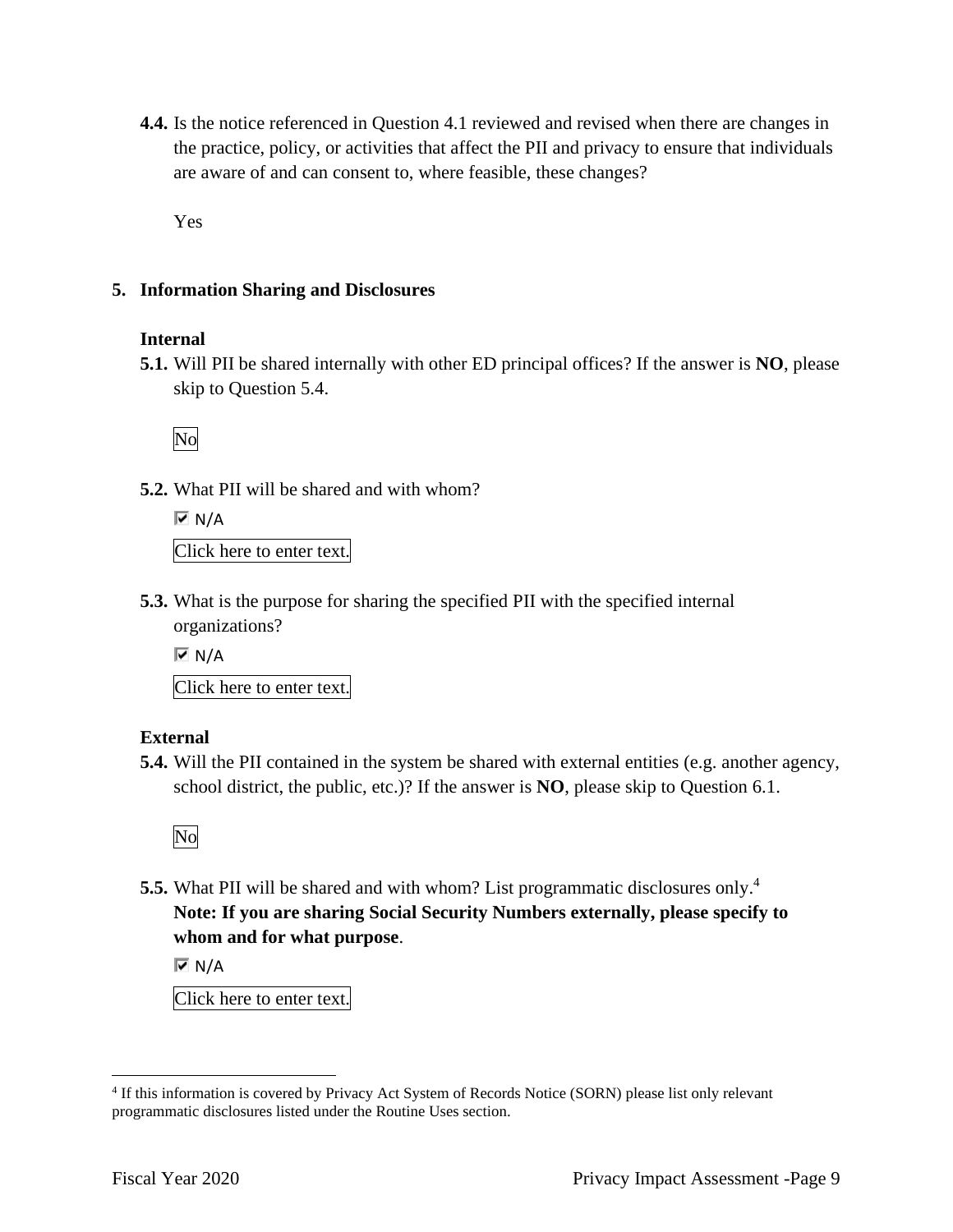**5.6.** What is the purpose for sharing the PII with the specified external entities?

 $\overline{M}$  N/A Click here to enter text.

**5.7.** Is the sharing with the external entities authorized?

 $\overline{M}$  N/A Click here to select.

**5.8.** Is the system able to provide and retain an account of any disclosures made and make it available upon request?

 $\overline{M}$  N/A

Click here to select.

**5.9.** How is the PII shared with the external entity (e.g., email, computer match, encrypted line, etc.)?

```
\overline{M} N/A
Click here to enter text.
```
**5.10.** Is the sharing pursuant to a Computer Matching Agreement (CMA), Memorandum of Understanding (MOU), or other type of approved sharing agreement with another agency?

 $\overline{M}$  N/A

Click here to select.

**5.11.** Does the project place limitation on re-disclosure?

 $\overline{M}$  N/A

Click here to select.

#### **6. Redress**

**6.1.** What are the procedures that allow individuals to access their own information?

Grantees (institutions) can log into the GAANN system and access their accounts. GAANN fellows wishing to access their own information must contact their institution. Only institutions (the grant's Project Director) update information in the GAANN system.

**6.2.** What procedures are in place to allow the subject individual to correct inaccurate or erroneous information?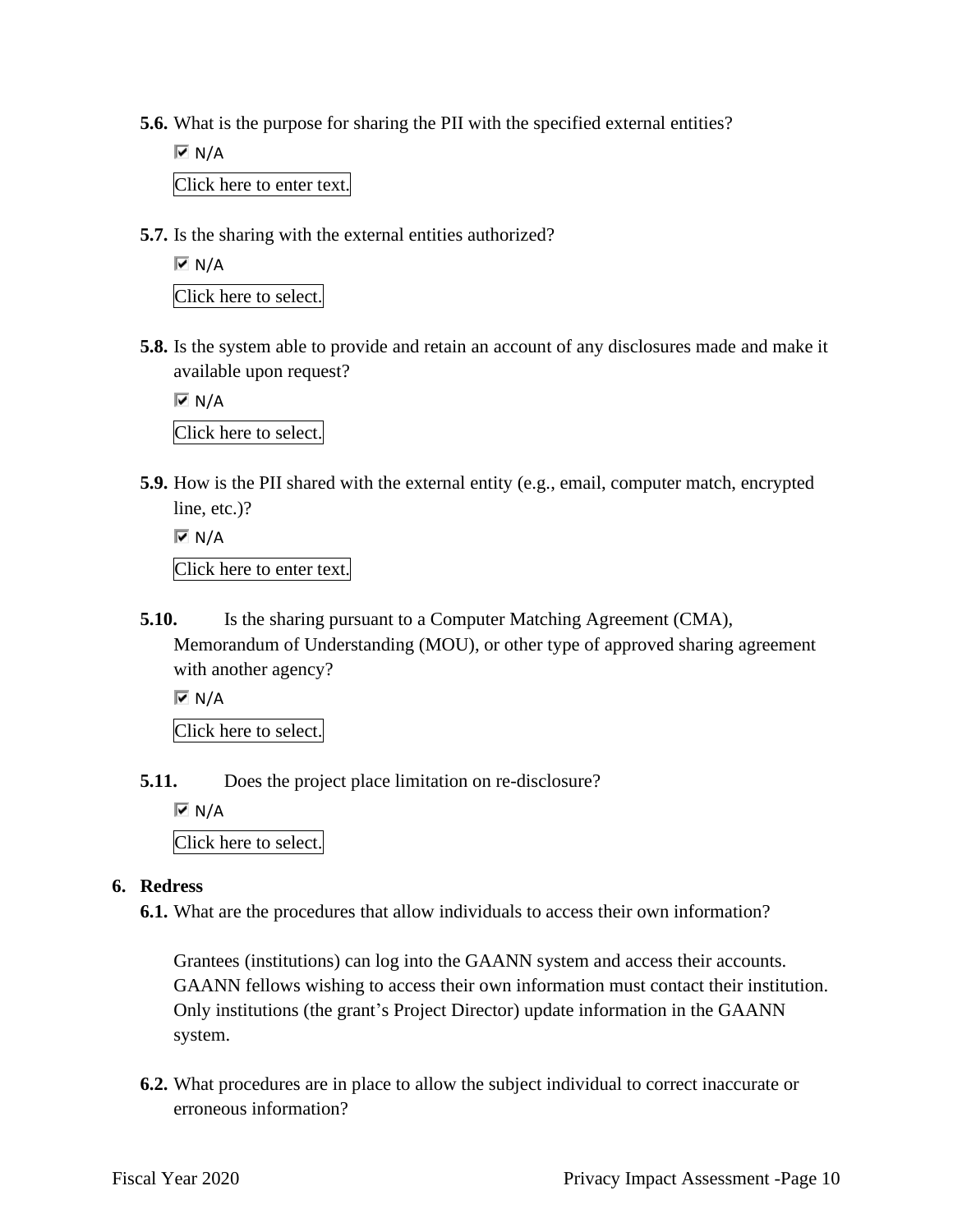Prior to submission, grantees may make as many edits to their reports as they like. Once a report is submitted, it is locked to prevent further editing. To make changes after submission, grantees must contact their Department Program Officer or the Help Desk and request that their report be unsubmitted. GAANN fellows can make a formal request to correct information via the educational institution.

**6.3.** How does the project notify individuals about the procedures for correcting their information?

Grantees are notified how to correct information via an online User Guide and onscreen guidance during the report submission process.

#### *7.* **Safeguards**

#### *If you are unsure which safeguards will apply, please consult with your ISSO.*

**7.1.** Does the principal office work with their CSO/ISSO to build privacy & security into the system and build privacy extensions to the extent feasible?

Yes

**7.2.** Is an Authority to Operate (ATO) required?



 **7.3.** Under NIST FIPS Pub. 199, what is the security categorization of the system: **Low, Moderate, or High?** 

 $\Box$  N/A Moderate

**7.4.** What administrative, technical, and physical safeguards are in place to protect the information?

GAANN is maintained on secure computer servers located in one or more secure contractor network server facilities. Access to GAANN is limited to authorized contractors and Department employees. In accordance with the Federal Information Security Modernization Act of 2014 (FISMA) and Office of Management and Budget (OMB) policy, GAANN must receive a signed Authorization to Operate (ATO) from a designated Department authorizing official. Security and privacy controls implemented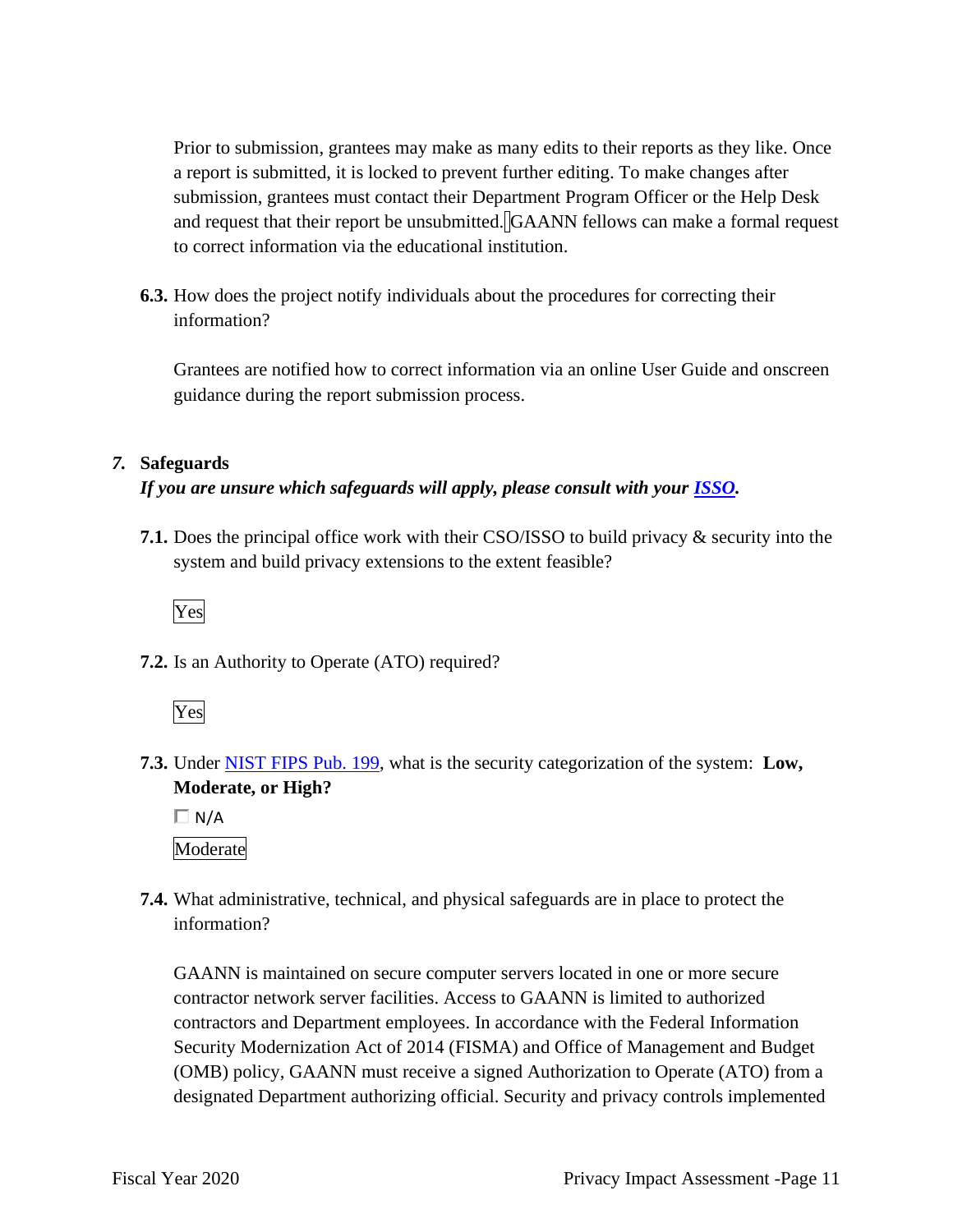by GAANN are comprised of a combination of administrative, physical, and technical controls.

All users accessing the system are given unique user identification. The Department requires the enforcement of a complex password policy and two-factor authentication. In addition to the enforcement of the two-factor authentication and complex password policy, users are required to change their password at least every 90 days in accordance with the Department's information technology standards. Physical security of electronic data is maintained in a secured data center, access to which is controlled by multiple access controls. Cryptographic solutions are in place to prevent unauthorized disclosure of information and to protect the integrity of data at rest and in transmission.

**7.5.** Is the information in the system appropriately secured in accordance with the IT security requirements and procedures as required by Federal law and policy?

Yes

**7.6.** Has a risk assessment been conducted where appropriate security controls to protect against that risk have been identified and implemented?

Yes

**7.7.** Please describe any monitoring, testing or evaluation conducted on a regular basis to ensure the security controls continue to work properly at safeguarding the PII.

The following tasks are performed to safeguard GAANN information:

- Monthly vulnerability scans performed
- Annual contingency plan test performed
- Annual self-assessments conducted; and/or annual security assessments performed by the Department Security AuthorizationTeam
- Annual updates to system security documents
- Annual mandatory Cybersecurity and Privacy Training for employeesand contractors
- Monthly Continuous Monitoring is in place with vulnerability scans (RA-05), hardware/software inventories (CM-08), and configuration management database updates (CM-06) are posted to CSAM.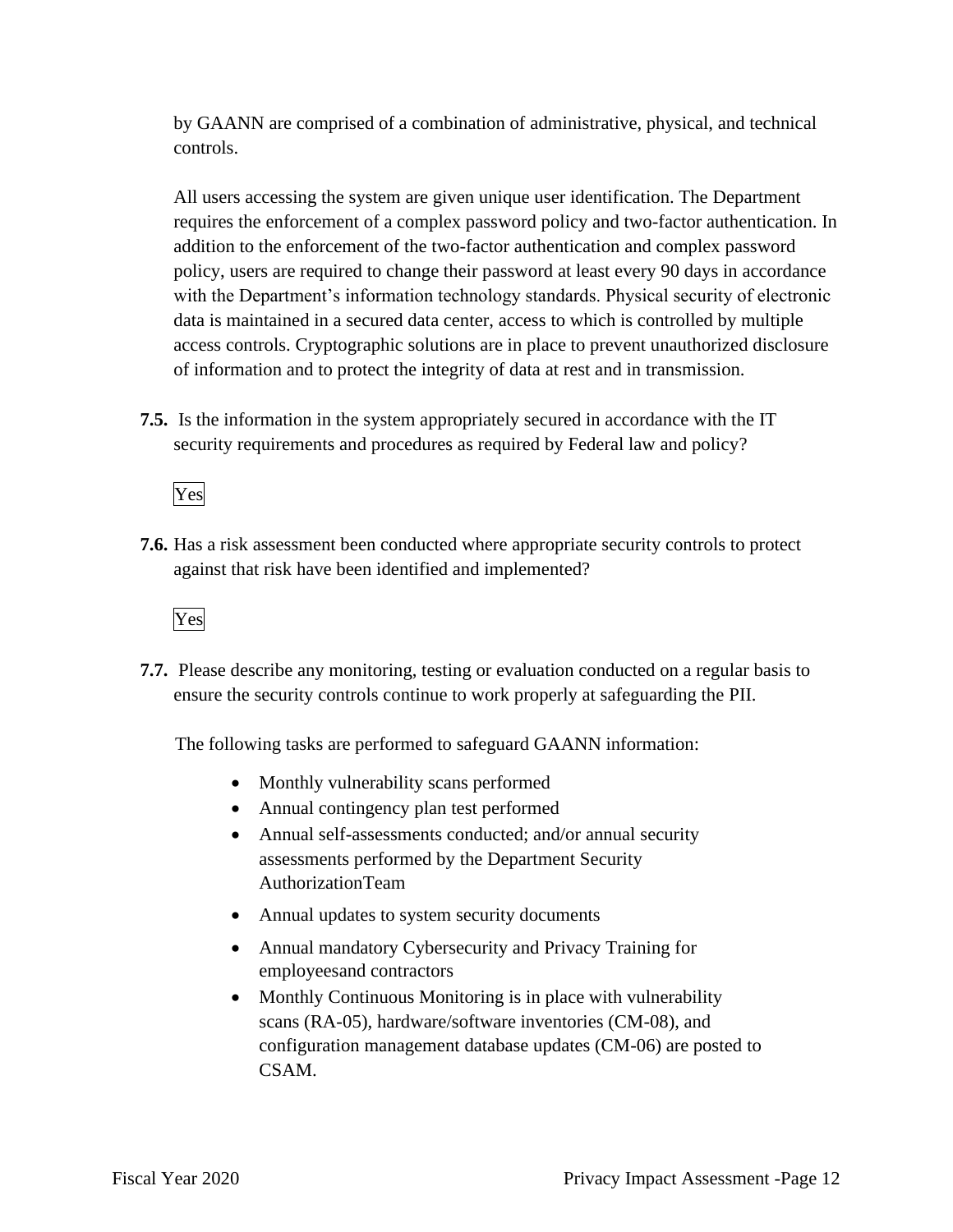System and data hosting are provided by Amazon Web Services (AWS) as a Federal Risk and Authorization Management Program (FedRAMP)-certified cloud.

#### **8. Auditing and Accountability**

**8.1.** How does the system owner assess and ensure that the PII is used in accordance with stated practices in this PIA?

The system owner works with the Department's Privacy Office to complete a PIA and to ensure the PIA is accurate and updated as required. The system owner also completes the Department Risk Management Framework process to secure an ATO. The system owner works with contractors to ensure the system is being used appropriately and in accordance with the practices detailed in this document.

**8.2.** Does the system owner continuously monitor and audit the privacy controls to ensure effective implementation?

Yes

**8.3.** What are the privacy risks associated with this system and how are those risks mitigated?

Privacy risks associated with GAANN include unencrypted data being transmitted, lost, stolen, or compromised. Data breaches involving PII are potentially hazardous to both individuals and organizations. Individual harm may include identity theft, embarrassment, or financial loss. Organizational harm may include a loss of public trust, legal liability, or remediation costs.

 with a legitimate need to know, and working closely with the security and privacy staff at The risks are mitigated by the above-mentioned safeguards, limiting access to only those the Department. To further mitigate this risk, the following safeguards have been implemented:

- Monthly vulnerability scans
- Annual contingency plan test
- Annual or ongoing security assessments

Risks are also mitigated by updating security patches per the patch scheduling and updating devices operating software, amongst other software. System patching is performed monthly, and scans are run on the production environment each month in